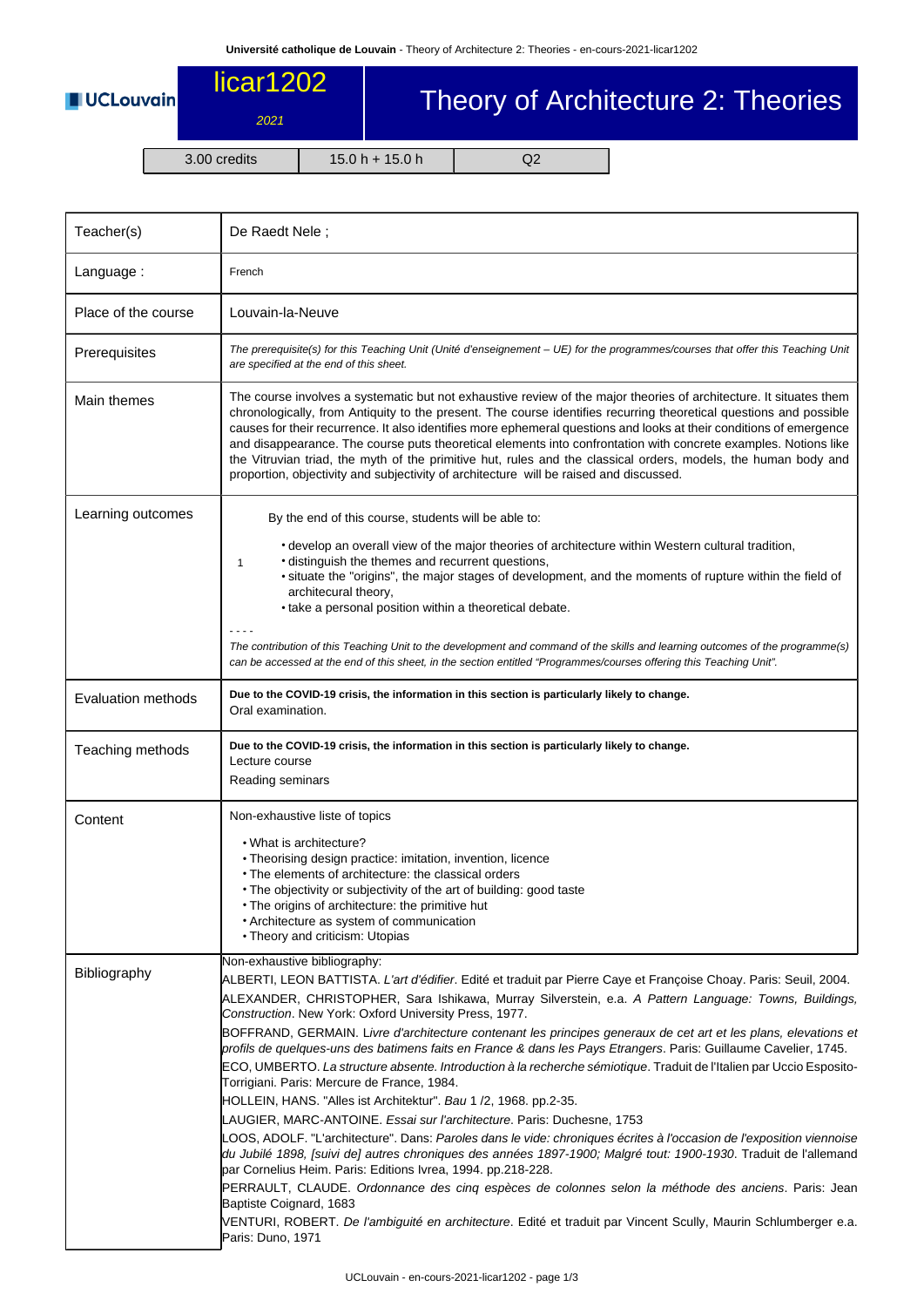| Faculty or entity in | <b>LOCI</b> |
|----------------------|-------------|
| charge               |             |